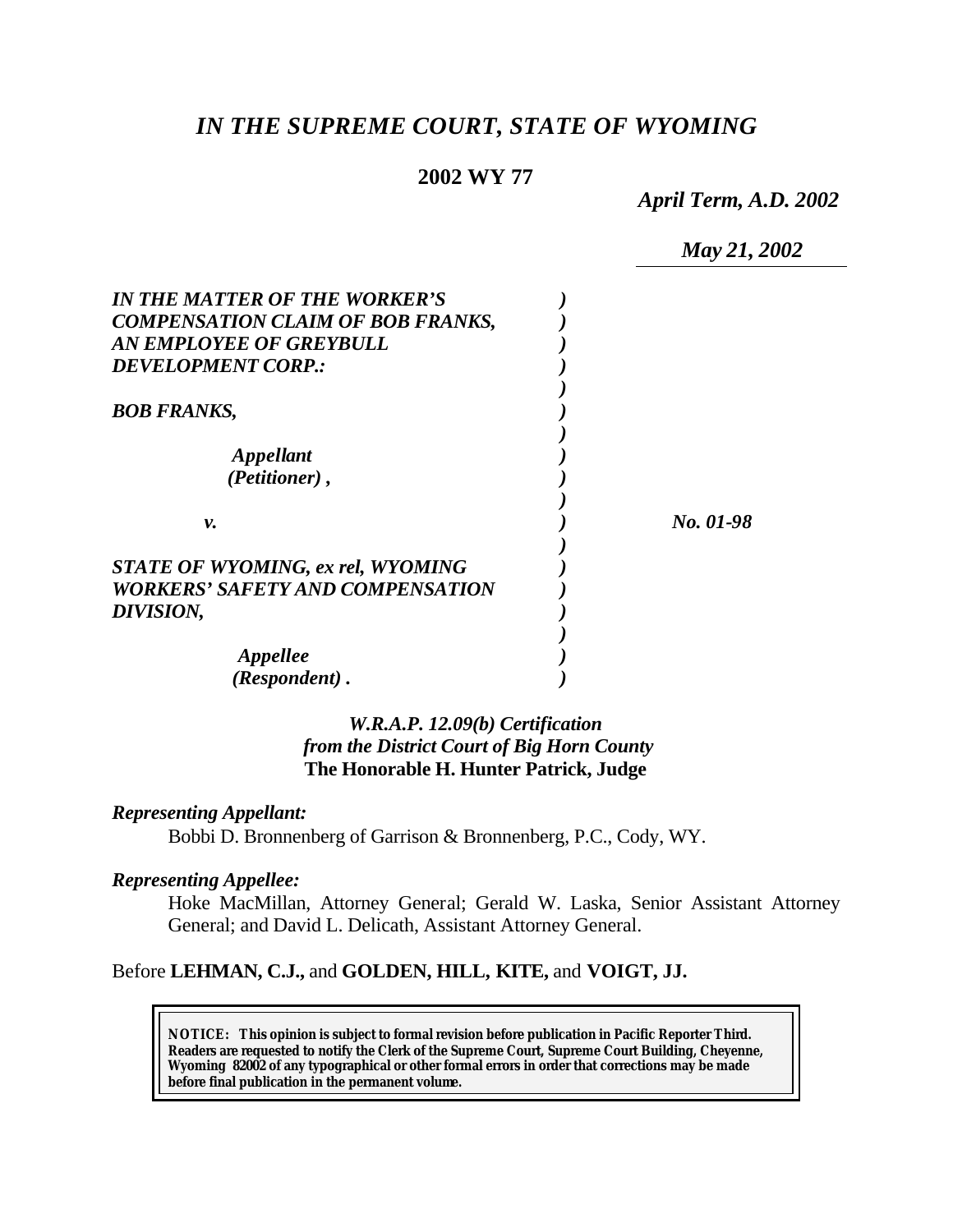#### **LEHMAN, Chief Justice.**

[¶1] Appellant Bob Franks appeals from the final decision of the Office of Administrative Hearings which denied his request for workers' compensation benefits.

[**[**[2] We affirm.

### *ISSUES*

[¶3] Franks presents the following issues for our review:

1. Whether the hearing examiner erred when he ruled that the appellant Bob Franks failed to satisfy his burden of proving that his back condition was related to the work-related accident on May 17, 2000.

(a) Whether the hearing examiner erred when he ignored direct evidence that the injury to Appellant's back occurred as a result of the work-related accident on May 17, 2000 and/or that his back condition was materially aggravated as a result of the May 17, 2000 accident.

Appellee Wyoming Workers' Safety and Compensation Division (Division) phrases its issue in the following manner:

> Did the Hearing Examiner correctly find that appellant failed to prove that the failure of his prior spinal fusion surgery was the result of a compensable work injury?

### *FACTS*

[¶4] On May 17, 2000, Franks was employed by Greybull Development as a construction worker. On that date, it was raining heavily and Franks was pulling a trailer behind a truck on a muddy road when the truck became stuck in the mud. Franks unhooked the trailer and pulled the truck forward. Franks went back to the trailer to set it on a round block of wood, but as he attempted to do so, the trailer slipped, pinning his left leg. He pushed the trailer off of his leg; and, when he did so, he felt his back pop and a burning sensation in his neck.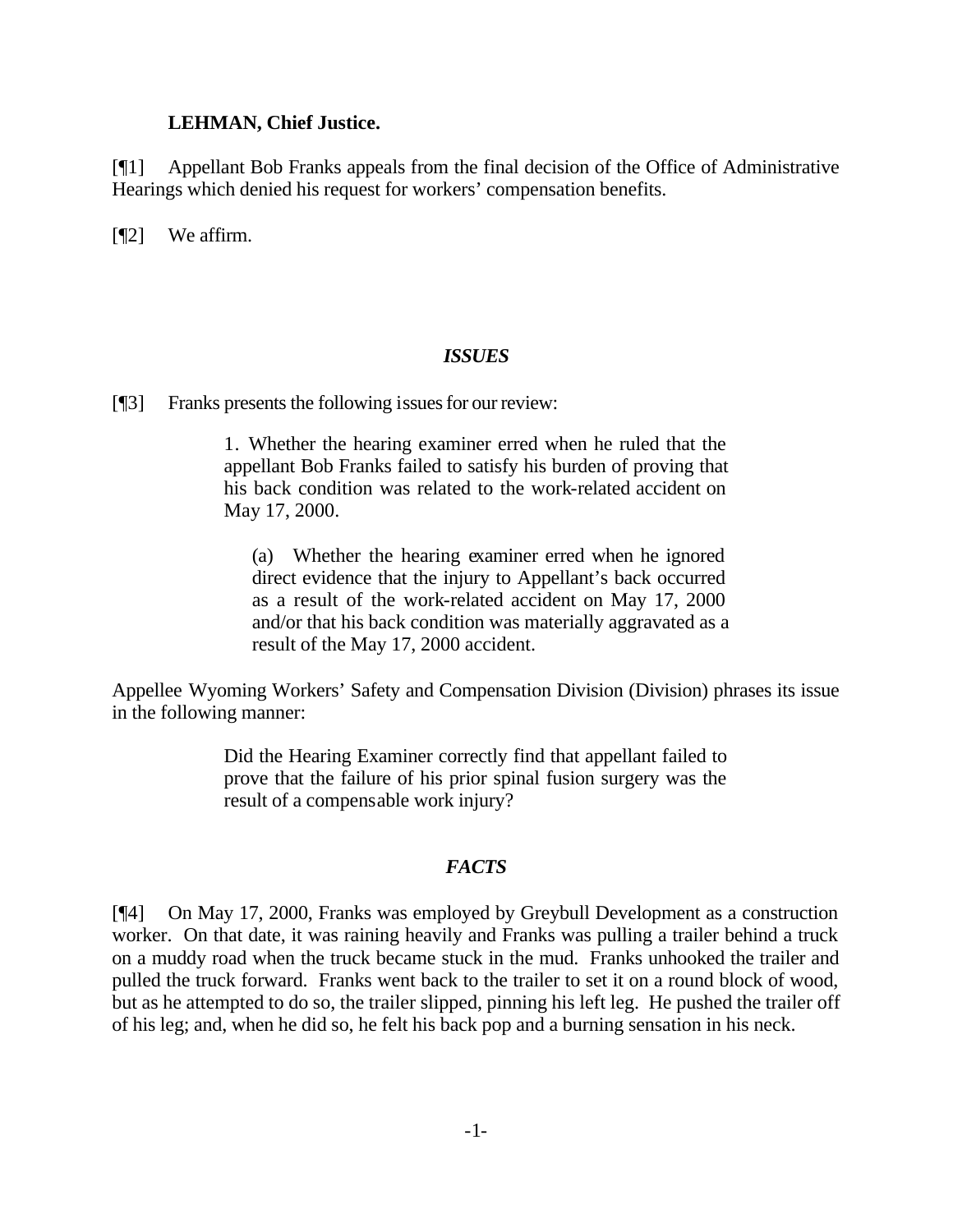[¶5] Franks went to the emergency room for treatment on May 18, 2000. The emergency room physician referred Franks to Steven Emery, M.D., an orthopedic surgeon in Cody, who saw Franks on May 26, 2000, and ultimately diagnosed "severe neural foraminal stenosis bilaterally at L5-S1, and on the left at L4-5 multifactorial." In the meantime, Franks filed an injury report with the Worker's Compensation Division on May 19, 2000.

[¶6] At the hearing, both sides presented evidence regarding a work-related injury that Franks had suffered in 1991 while working as a laborer in Texas and, as a result of which, Franks underwent surgery to have a spinal fusion at the L5-S1 level. Franks was given a whole body impairment rating of 15 percent and was awarded worker's compensation benefits for that injury. Franks argued that the May 17, 2000 incident either reinjured his back or materially aggravated that preexisting condition. The Division countered that Franks' current symptoms were the result of the preexisting condition rather than from any new or aggravating injury.

[¶7] At the conclusion of the hearing, the Division concluded that Franks' back condition was preexisting and denied benefits. Franks appealed this decision to the district court, which certified the case here pursuant to W.R.A.P. 12.09(b).

### *STANDARD OF REVIEW*

[¶8] An administrative agency's decision certified directly to this court is reviewed under the same appellate standards applicable to the reviewing court of the first instance. *Wesaw v. Quality Maintenance*, 2001 WY 17, ¶8 19 P.3d 500, ¶8 (Wyo. 2001). Our judicial review is limited to those considerations specified in Wyo. Stat. Ann. § 16-3-114(c) (LexisNexis 2001), which provides in pertinent part:

> (c) To the extent necessary to make a decision and when presented, the reviewing court shall decide all relevant questions of law, interpret constitutional and statutory provisions, and determine the meaning or applicability of the terms of an agency action. In making the following determinations, the court shall review the whole record or those parts of it cited by a party and due account shall be taken of the rule of prejudicial error. The reviewing court shall:

> > . . .

(ii) Hold unlawful and set aside agency action, findings and conclusions found to be:

> (A) Arbitrary, capricious, an abuse of discretion or otherwise not in accordance with law[.]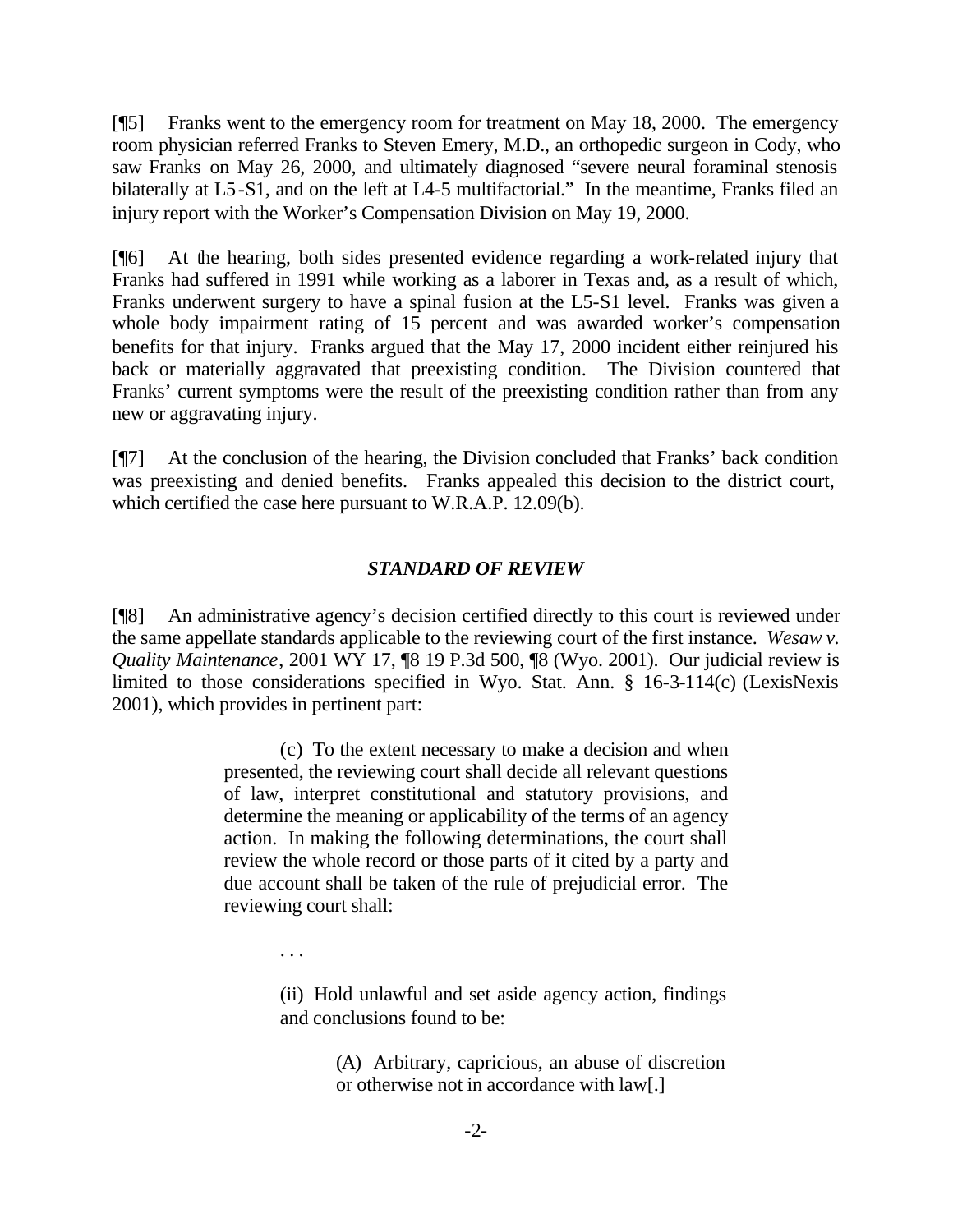[¶9] When we review findings of fact, we examine the entire record to determine if substantial evidence supports the agency's findings. *Wesaw*, ¶9. If the agency's decision is supported by substantial evidence, we will not substitute our judgment for that of the agency. *Id.* "Substantial evidence is relevant evidence which a reasonable mind might accept in support of the conclusions of the agency. It is more than a scintilla of evidence." *Id.* 

[¶10] An administrative agency's conclusions of law are affirmed only if this court determines that they are in accord with the law. *Wesaw*, ¶8. We do not defer to the agency's determination regarding conclusions of law, and we will correct any error the agency made in either interpreting or applying the law. *Id*.

### *DISCUSSION*

[¶11] Franks claims that the hearing examiner erred by denying his claim on the basis that his injury was preexisting. The Division responds that the evidence supported the hearing examiner's decision. At the core of this case is a May 29, 1991 injury that Franks sustained while working as a laborer in Texas. Dr. Curtis Thorpe, Franks' treating physician for that injury, noted on March 12, 1992:

> X-rays of the lumbar spine do show a spondylolysis at L5-S1 and a Grade I spondylolisthesis L5-S1. Myelogram done at St. Elizabeth Hospital shows a bulging disc at L4-L5 and a sensitive area because of his spondylo as L5-S1. Postmyelogram CT shows a large spondylitic ridge and bulging disc impingement the nerve root on the right at L5-S1. The disc at L4-L5 seems to be intact. There is a report of an MRI scan that does show degenerative discs at L4-L5 and L5-S1. I have explained to this gentleman at length that he does have a rather severe back condition, that probably will prevent him to work as a laborer.

Dr. Thorpe operated on Franks on March 31, 1992, to fuse his spine together at the L5-S1 level. The Texas Workers' Compensation Commission declared that his injury was compensable and awarded Franks benefits for a 15% whole body impairment rating.

[¶12] In 1993, a year after his surgery, Franks visited Dr. Thorpe complaining of back and leg pain. Franks visited Dr. Thorpe again in 1996 for continued back and leg pain. Dr. Thorpe expressed concern after both of those visits about whether Franks' fusion was solid or not.

[¶13] Under the worker's compensation statutory scheme, an injury does not include "[a]ny injury or condition preexisting at the time of employment with the employer against whom a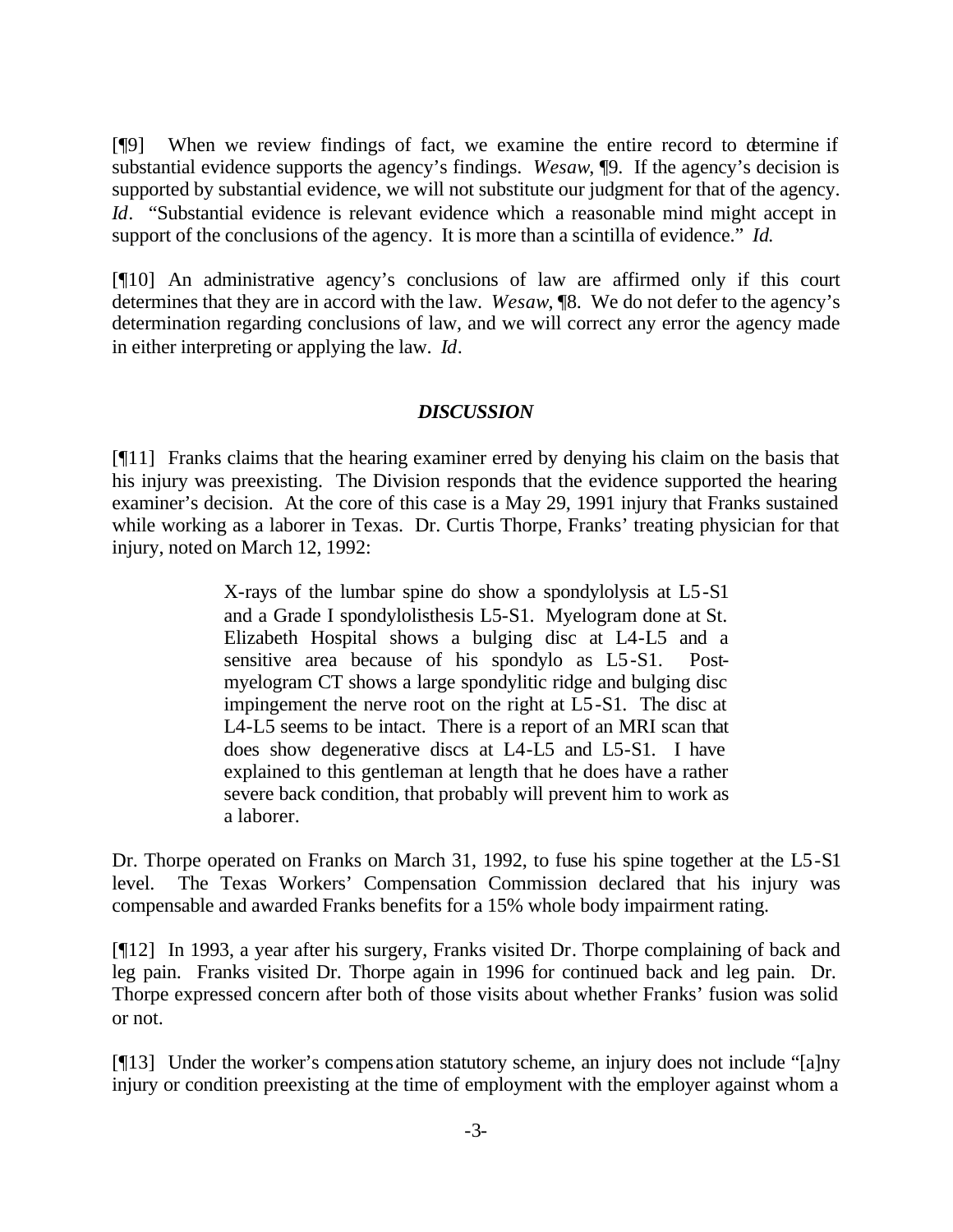claim is made." Wyo. Stat. Ann. § 27-14-102(a)(xi)(F) (Lexis 1999). A preexisting condition may, however, be compensable if the employment "aggravated, accelerated, or combined with the preexisting condition to produce the disability for which the employee is seeking benefits." *Brees v. Gulley Enterprises, Inc*., 6 P.3d 128, 131 (Wyo. 2000).

[¶14] Dr. Emery testified at the hearing by way of a deposition. During Dr. Emery's deposition, he testified that his physical exam of Franks left him skeptical of the extent of Franks' symptoms because Franks demonstrated give-way weakness of all muscle groups of the upper and lower extremities, which was inconsistent and impossible to rate. He explained that when you see give-way weakness in all muscle groups, "it generally means the patient just isn't trying." He went on to say that "if he truly had the muscle weakness that I examined, if the muscle gave way at that point, he would have been unable to have walked in the room or back out or use his hands in any fashion."

[¶15] Dr. Emery ordered an MRI on May 31, 2000, which showed "severe neural foraminal stenosis bilaterally at L5-S1, and on the left at L4-5 mutifactorial. There is lateral recess stenosis bilaterally moderate at L4-5. There is a herniated disc at L4-5." He testified that based on these findings, Franks' stenosis condition was likely the cause of his back and leg pain. Dr. Emery testified with a level of medical certainty that this degeneration or spinal stenosis was not caused by the May 17, 2000 injury. Dr. Emery then stated that "[i]t is possible that the patient's injury was related to his work injury. However it's—it is my opinion that his work injury—or I'm sorry, his preexisting condition is probably more related to his condition than the work injury."

[¶16] Franks' medical expert witness, Dr. Robert Wood, a neurosurgeon, also testified by way of deposition. Dr. Wood opined that since Franks was better after his surgery in 1991 and able to work until May 17, 2000, he believed that Franks' fusion was solid during that period of time. He then gave his opinion that the May 17, 2000 injury aggravated Franks' preexisting condition by causing the fusion to rupture.

[¶17] Dr. Wood's perceptions and opinions were based upon a history that Franks gave him that he had not had any problems since his surgery until the May 17, 2000 injury. This information is contrary to medical records kept by Dr. Thorpe, which indicate that Franks had visited him complaining of back and leg pain in 1993 and again in 1996. Dr. Thorpe's notes also reveal that he was not at all sure that the fusion was solid and indeed that he was fearful that it was not. Dr. Thorpe's notes finally document a discussion he had with Franks during which Dr. Thorpe explained to Franks that his injury was serious and that he probably would no longer be able to work as a laborer.

[¶18] We agree with the hearing examiner's decision to consider Dr. Wood's testimony to be less persuasive than Dr. Emery's testimony because Dr. Wood's opinions were based upon the incomplete and inaccurate information provided by Franks that he had no problems following his fusion. Dr. Thorpe's notes show otherwise. We hold that Franks failed to